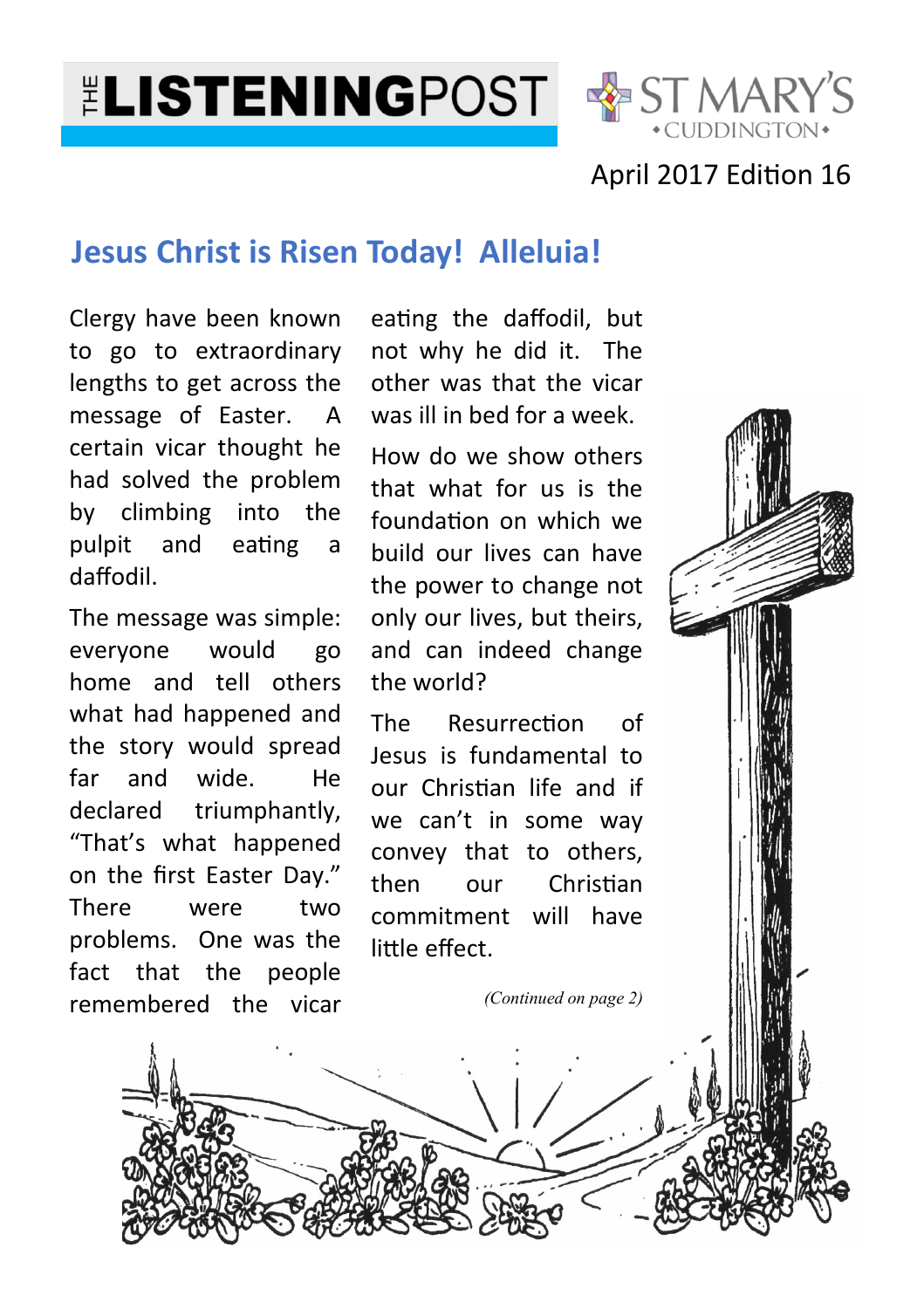St Paul made it quite clear when he wrote to Christians living in Corinth: "If Christ has not been raised from death, then we have nothing to preach and you have nothing to believe…if our hope in Christ is good for this life only and no more, then we deserve more pity than anyone else in all the world."

The Gospel accounts of Jesus' Resurrection leave lots of unanswered questions. The one thing that all four Gospel accounts have in common is that they tell us that the tomb was empty. If we read further on in the New

## **Vacancy Update**

By the time you read this the profile drafting group will have finished their work and our 2017 Parish Profile and Statement of Needs will be circulating among the PCC with the intention of getting it approved at our next meeting on Wednesday 19th April.

After that there may well be minor alterations and relevant photos will need to be added. We are hoping that this can be completed within a week so that Dan & Sara can send it to the Archdeacon for his comments and approval before the end of April.

Testament we discover why – Jesus was somehow alive and appeared to his friends and disciples on numerous occasions. He came into their lives when they least expected it. In doing so he transformed their lives.

So we must look for Christ, not in the empty tomb, but in the lives of other people. We will see how he has inspired and guided them to live lives of love and hope. That is still true today, 2000 years later. We find Christ in others. May others find him in us.

#### **John Richardson**

Sometime in May the Archdeacon and Area Dean will meet with the PCC and this will be followed by a formal (Section 11) meeting when we appoint our 2 representatives. ask for the post to be advertised, and formally accept the Parish Profile.

The timescale after that is in the hands of the Bishop, but with advertising, interviews and our new incumbent's notice period, it is unlikely that they will be in post much before Christmas.

#### **Rod Clarke, PCC Vice-Chair**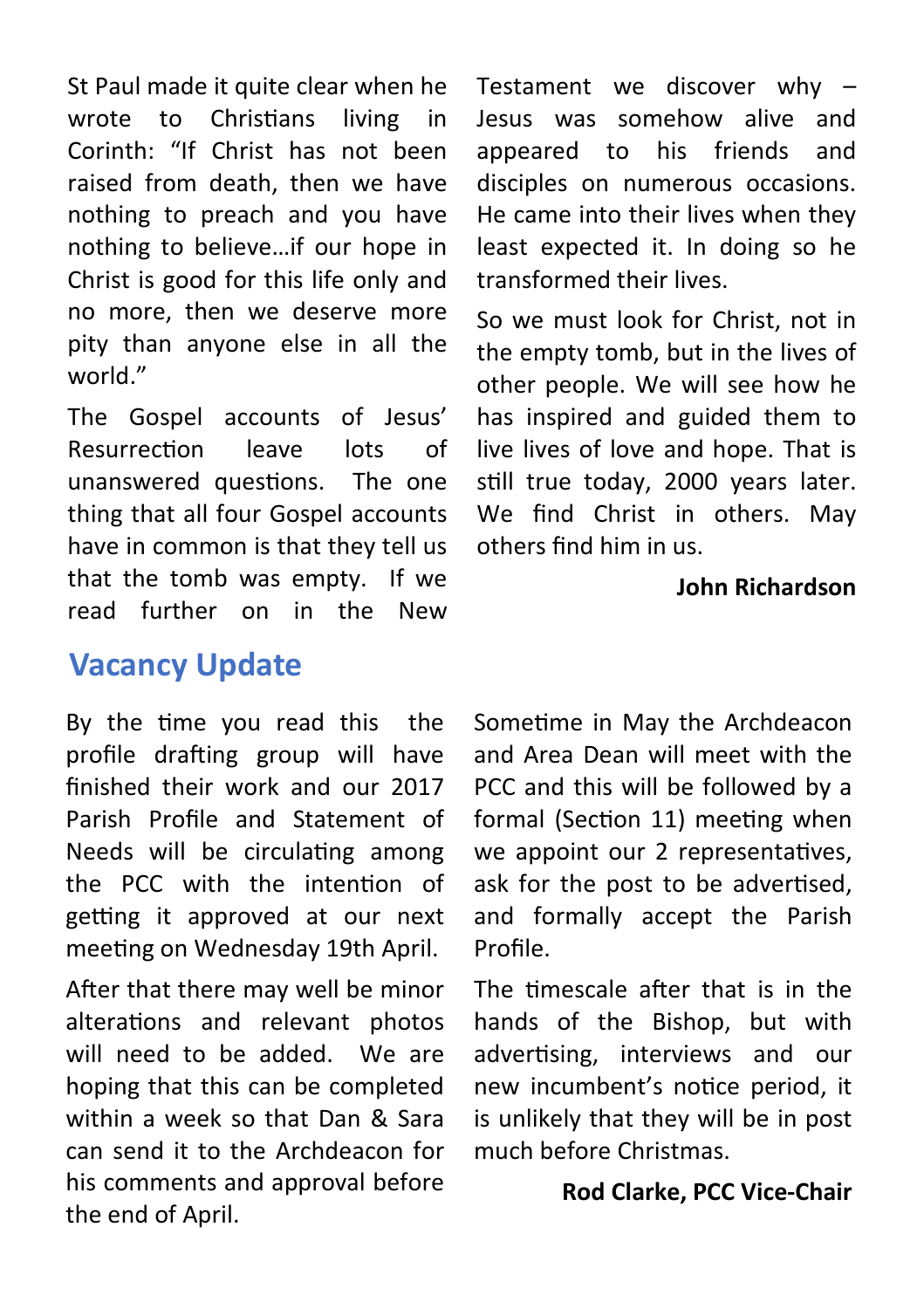# **Guildford Cathedral Restoration Project-Update**

Work is progressing well on several stages of the project, with regard to both the necessary physical work to the building fabric and also to the 'softer' issues such as how to improve the cathedral links with the community and how to present the 'People's Cathedral' in a more engaging way.

The final stage of removal of the acoustic tiles has started and will take about two months to complete.

This involves removal of tiles from the nave ceiling. To facilitate this the nave is almost completely covered in scaffolding, rather like a giant 'Meccano' structure.

This is necessary to support a floating platform which is completely enclosed so that the tiles can be removed and safely moved to a secure storage facility in the north car park, for later disposal.

The scaffolding is unique and is almost a work of art in its own right. It is much admired and has attracted visits from universities and engineering practices for its state of the art solution to the particular problem posed by the site.

Although it appears to be resting on the floor, in reality all the



weight is being suspended from the walls – an engineering feat! This is necessary to protect both the underfloor heating system and the floor itself, which were put in after the vault had been completed. The scaffolders are to be congratulated for rising to a very real challenge. It is worth a visit!

The planned refurbishment work in the chancel and chapter house is complete and provides a good idea of how the interior will look when the project is completed.

Redecorating and stone cleaning is continuing in other parts of the

*(Continued on page 4)*